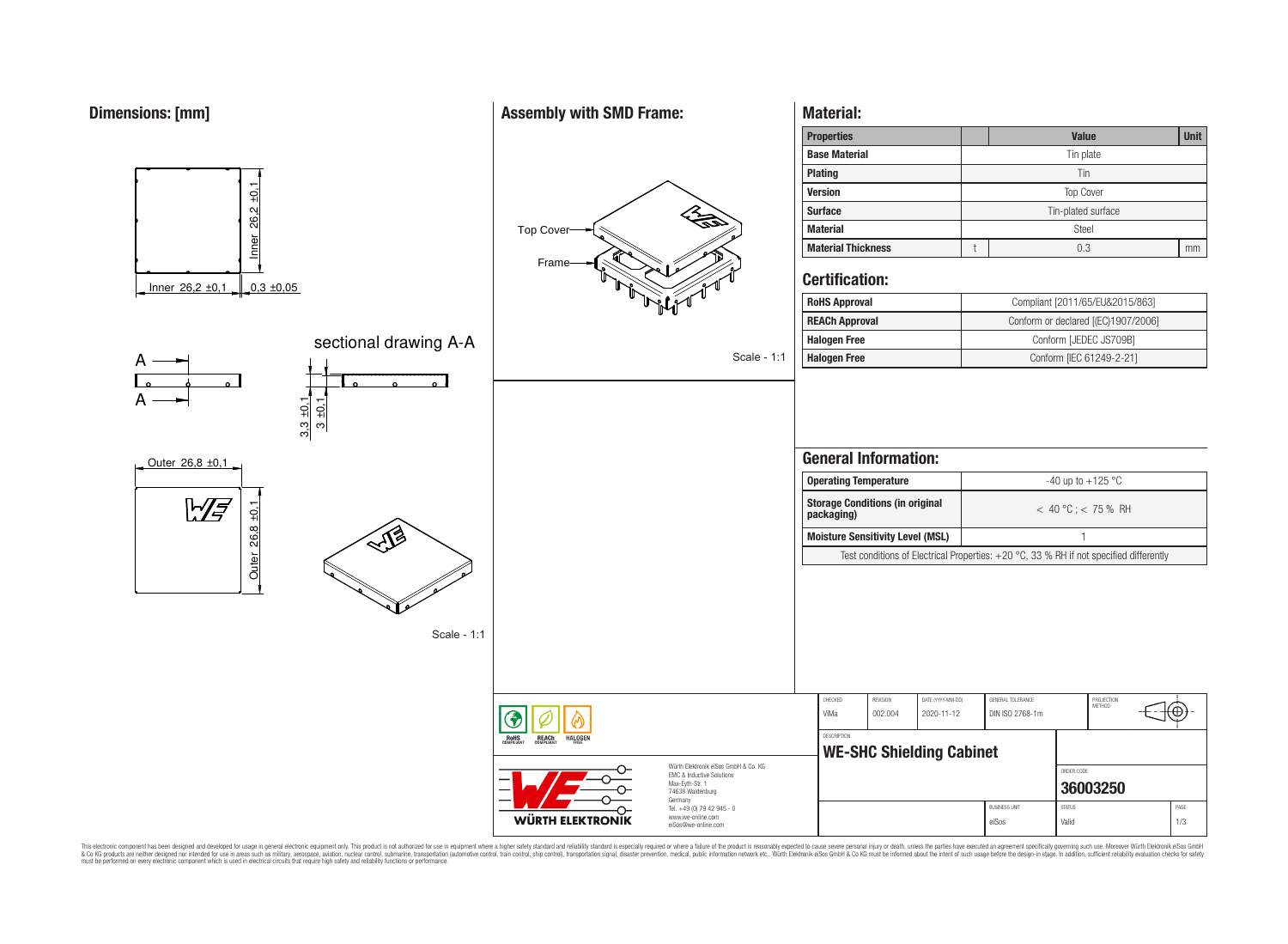# **Cautions and Warnings:**

## **The following conditions apply to all goods within the product series of WE-SHC ofWürth Elektronik eiSos GmbH & Co. KG:**

### **General:**

- This electronic component is designed and manufactured for use in general electronic equipment.
- Würth Elektronik must be asked for written approval (following the PPAP procedure) before incorporating the components into any equipment in fields such as military, aerospace, aviation, nuclear control, submarine, transportation (automotive control, train control, ship control), transportation signal, disaster prevention, medical, public information network, etc. where higher safety and reliability are especially required and/or if there is the possibility of direct damage or human injury.
- Electronic components that will be used in safety-critical or high-reliability applications, should be pre-evaluated by the customer.
- The component is designed and manufactured to be used within the datasheet specified values. If the usage and operation conditions specified in the datasheet are not met, the wire insulation may be damaged or dissolved.
- Do not drop or impact the component, the component may be damaged.
- Würth Elektronik products are qualified according to international standards, which are listed in each product reliability report. Würth Elektronik does not warrant any customer qualified product characteristics beyond Würth Elektroniks' specifications, for its validity and sustainability over time.
- The responsibility for the applicability of the customer specific products and use in a particular customer design is always within the authority of the customer. All technical specifications for standard products also apply to customer specific products.

### **Product specific:**

### **Soldering:**

- The solder profile must comply with the technical product specifications. All other profiles will void the warranty.
- All other soldering methods are at the customers' own risk.
- Strong forces which may affect the coplanarity of the components' electrical connection with the PCB (i.e. pins), can damage the part, resulting in avoid of the warranty.

### **Cleaning and Washing:**

• Washing agents used during the production to clean the customer application might damage or change the characteristics of the component, marking or plating. Washing agents may have a negative effect on the long-term functionality of the product.

### **Potting:**

• If the product is potted in the customer application, the potting material might shrink or expand during and after hardening. Shrinking could lead to an incomplete seal, allowing contaminants into the component. Expansion could damage the component. We recommend a manual inspection after potting to avoid these effects.

### **Storage Conditions:**

- A storage of Würth Elektronik products for longer than 12 months is not recommended. Within other effects, the terminals may suffer degradation, resulting in bad solderability. Therefore, all products shall be used within the period of 12 months based on the day of shipment.
- Do not expose the components to direct sunlight.
- The storage conditions in the original packaging are defined according to DIN EN 61760-2.
- The storage conditions stated in the original packaging apply to the storage time and not to the transportation time of the components.

#### **Handling:**

- Be careful when handling the component with bare hands, moisture on the skin may affect the component and its oxidation resistance.
- The temperature rise of the component must be taken into consideration. The operating temperature is comprised of ambient temperature and temperature rise of the component.The operating temperature of the component shall not exceed the maximum temperature specified.

These cautions and warnings comply with the state of the scientific and technical knowledge and are believed to be accurate and reliable. However, no responsibility is assumed for inaccuracies or incompleteness.

|                                                                                                                          |                                                                        | CHECKED<br>ViMa    | REVISION<br>002.004             | DATE (YYYY-MM-DD)<br>2020-11-12 | GENERAL TOLERANCE<br>DIN ISO 2768-1m |                        | PROJECTION<br>METHOD | ₩ |             |
|--------------------------------------------------------------------------------------------------------------------------|------------------------------------------------------------------------|--------------------|---------------------------------|---------------------------------|--------------------------------------|------------------------|----------------------|---|-------------|
| ROHS<br>COMPLIANT<br>REACH<br>COMPLIANT<br><b>HALOGEN</b><br>FRFF                                                        |                                                                        | <b>DESCRIPTION</b> | <b>WE-SHC Shielding Cabinet</b> |                                 |                                      |                        |                      |   |             |
| Würth Elektronik eiSos GmbH & Co. KG<br>EMC & Inductive Solutions<br>_<br>Max-Eyth-Str. 1<br>74638 Waldenburg<br>Germany |                                                                        |                    |                                 |                                 |                                      | ORDER CODE             | 36003250             |   |             |
| WÜRTH ELEKTRONIK                                                                                                         | Tel. +49 (0) 79 42 945 - 0<br>www.we-online.com<br>eiSos@we-online.com |                    |                                 |                                 | <b>BUSINESS UNIT</b><br>eiSos        | <b>STATUS</b><br>Valid |                      |   | PAGE<br>2/3 |

This electronic component has been designed and developed for usage in general electronic equipment only. This product is not authorized for use in equipment where a higher safety standard and reliability standard is espec & Ook product a label and the membed of the seasuch as marked and as which such a membed and the such assume that income in the seasuch and the simulation and the such assume that include to the such a membed and the such